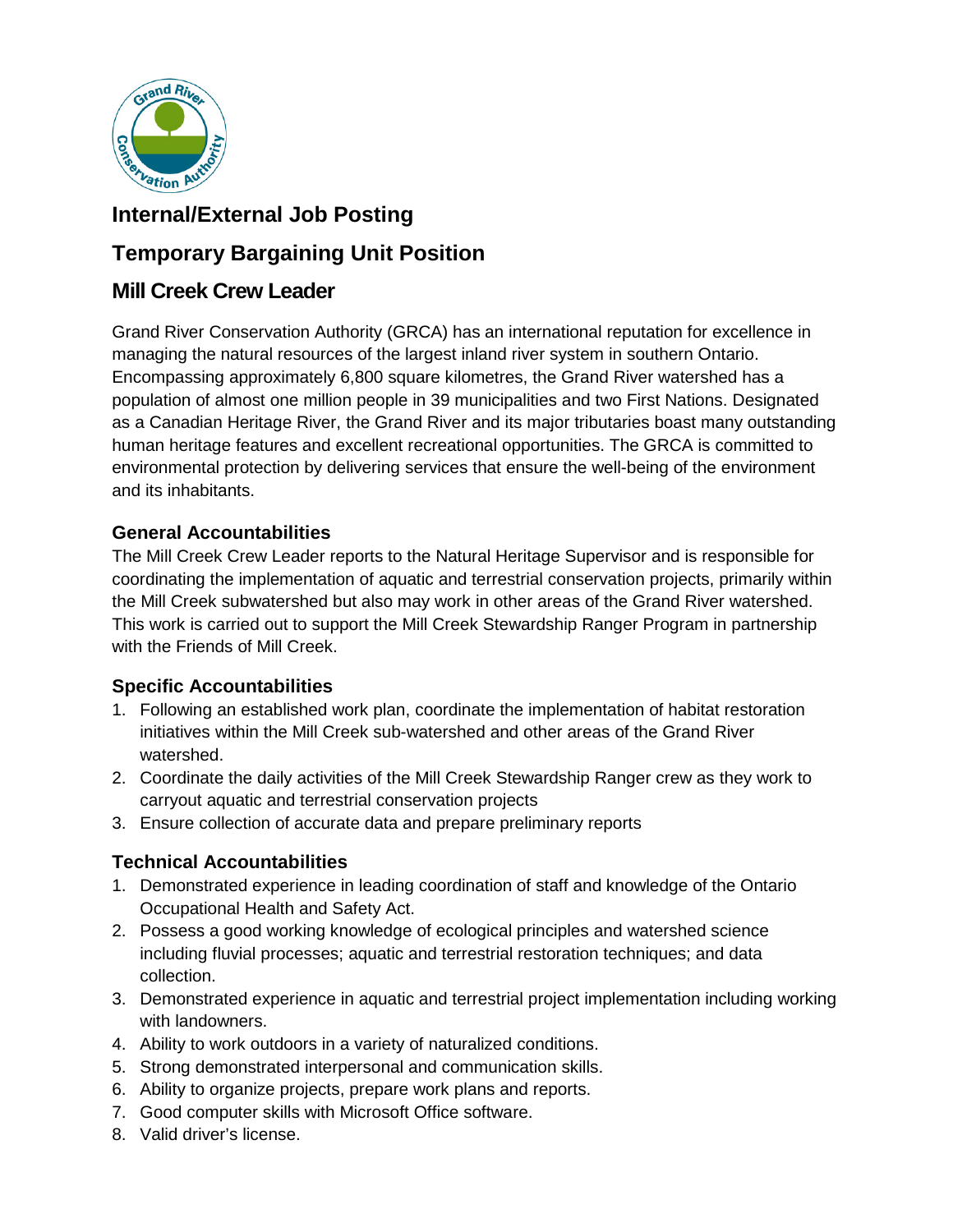## **Competencies and Abilities**

#### **Professional Judgement**

Demonstrated ability in the area of critical thinking, analysis and assessment of implications, making connections of underlying issues and the ownership of the outcome. Sound judgment resulting in fair, efficient and effective decision-making, bringing clarity and resolution to complex and ambiguous situations. Recognizes when to escalate appropriate situations to the next higher level of expertise

#### **Integrity/Ethics**

The willingness to hold oneself and others accountable for acting in ways that are consistent with stated values, principles and professional standards. Maintaining impartiality, objectivity, confidentiality and fairness when dealing with employees, stakeholders and special interest groups

#### **Goal/Action Oriented**

Organizes work, plans activities and sets priorities in a manner that meets competing needs and timely resolution of matters. Maintains high level of productivity and self-direction. Effective problem solving, collaboration, negotiation and facilitation skills. Does not shy away from challenges and seldom gives up, especially in the face of resistance, setbacks or change. Achieving high standards of performance from others is important

### **Team Work**

Interacts with team members and public respectfully and effectively. Able and willing to share and receive information. The ability to gather facts and pertinent information to gain an understanding before drawing conclusions, taking action or resolving conflict. It involves active listening and comprehension of verbal and non-verbal signals to enhance understanding. Excellent communication skills are needed for staff relations and working with partners

#### **Customer Focus**

Works in close collaboration with internal program delivery team to keep them appraised of relevant information and significant issues in a timely fashion. Exceptional communication skills to enhance relationships with staff, program partners and other relevant agencies

The successful applicant must possess their own Green Patch CSA approved safety boots and be available to work the duration of the contract.

The pay range for this position is Job Level 4 \$23.38 to \$29.21 per hour/35 hours per week

#### **Approximate Start Date: June 2022**

#### **Length of Contract: June 20 to September 9, 2022**

**To Apply:** Please send a resume and covering letter to **[careers@grandriver.ca](mailto:careers@grandriver.ca)** in MS Word or PDF format and quote "Mill Creek Crew Leader" in the subject line.

#### **Deadline for Applications: 9:00am, Tuesday May 24, 2022**

We thank you for your interest, however only candidates under consideration will be contacted.